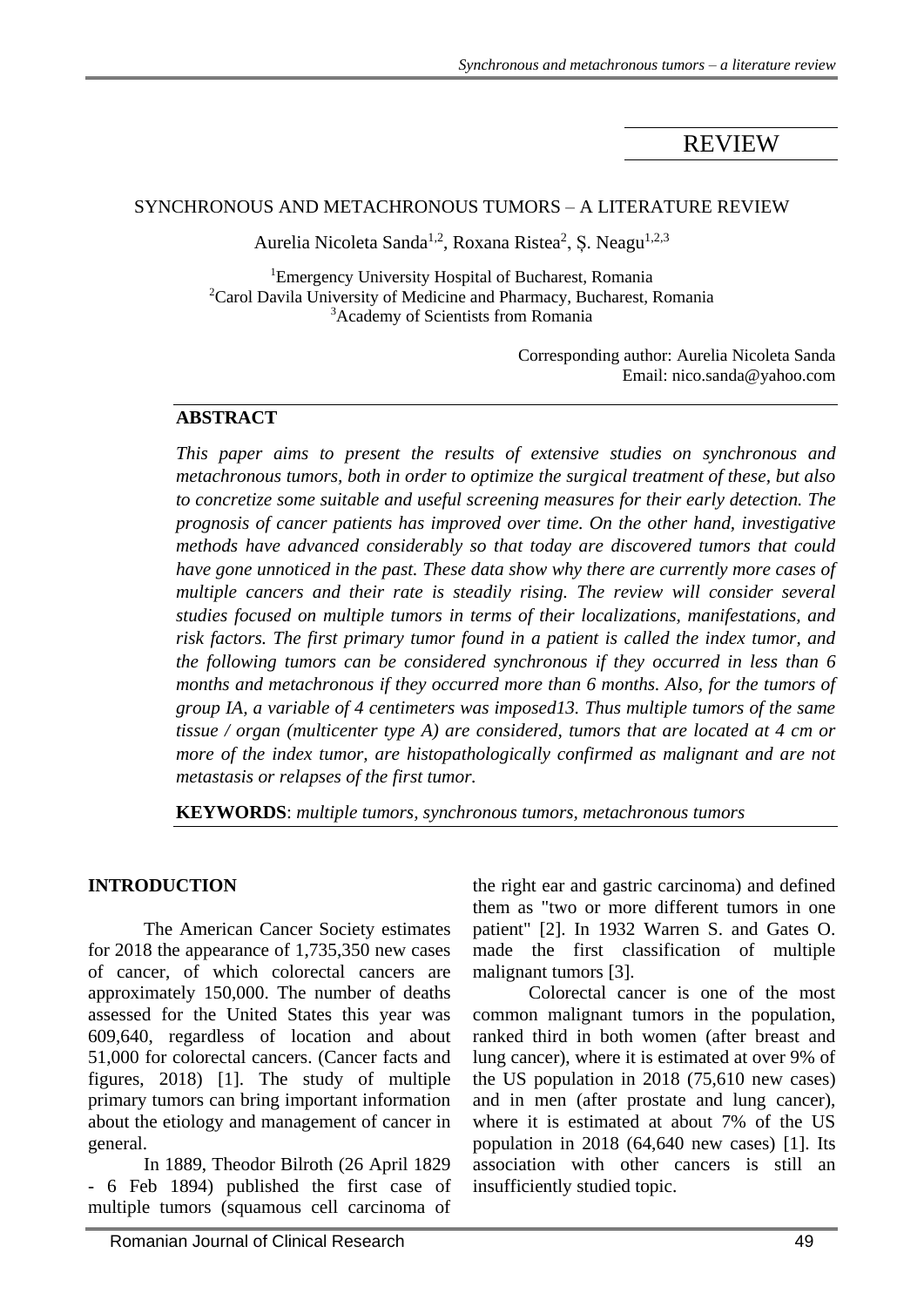The prognosis of cancer patients has improved over time. On the other hand, investigative methods have advanced considerably so that today are discovered tumors that could have gone unnoticed in the past. These data show why there are currently more cases of multiple cancers and their rate is steadily rising.

Also, the average life span of the population has increased in the last decades, and the Earth's population currently has an average age of 28.4 years (27.7 years for men and 29 years for women in 2009) with a minimum of 15 years in the Niger population and a maximum of 40 years in the population of several European countries, Canada and Japan. According to a Global Social Change Research Project report, as the proportion of children (0- 14 years) has decreased, the proportion of the elderly population (over 60 years) has increased, with an increase of 3% over the last 60 years worldwide (8% of the total population of the Earth in 1950 and 11% in 2010) 4 and 10% at the level of Europe where in 1950 there were about 66 million people aged over 60 (12%), and in 2010 their number grew to more than 161 million (22%) [4]. In Romania of 2008, life expectancy at birth was 68.69 years for men and 75.89 years for women [5], and our country is in the group of states with negative spike in demography and has 14.7% of the population aged over 65 years [6]. All these demographic data aim to highlight a clear reality, namely that the increase in cancer incidence in the general population is obviously associated both with the increasing average life expectancy of the population and with the percentage increase of the elderly population phenomenon which is occurring in our country [6]. It is estimated that the rate of emergence of a new tumor in a patient already treated by the first is still underestimated due to the still high mortality of cancer patients [7,8]. Given that both in our country and in the world the life expectancy and the average age of the population are estimated to be increasing over the next decades5, we believe that the in-depth study of multiple cancers is of great importance.

#### **MATERIALS AND METHODS**

The research was based on the analysis of the papers from ScienceDirect, PubMed and WebofScience. The search used the formula: ("synchronous" OR "metachronous") AND "tumors", filtered by language (English).

## **RESULTS AND DISCUSSIONS**

In 1930, Warren and Gates, studying 1259 patients with such pathologies, first defined multiple tumors as follows: (a) two histologically confirmed tumors as malignancies, (b) each of the cancers must be separate and distinct, (c) the second tumor must not be metastasis or relapse of the first tumor [3]. These criteria are currently preserved, and the distinction between synchronous and metachrone tumors is made by a time variable over which the majority of international oncology committees have agreed in the past 10 years to be 6 months [8,9,10,11].

In 1964, Moertel proposed a classification, still used today for multiple malignant primary tumors [12].

| I. Multiple primary malignant tumors of          |  |  |  |
|--------------------------------------------------|--|--|--|
| multicentric origin                              |  |  |  |
| A. The same tissue and organ                     |  |  |  |
| (e.g. multiple colorectal                        |  |  |  |
| malignancies)                                    |  |  |  |
| B. A common tissue divided by                    |  |  |  |
| different organs (e.g. squamous                  |  |  |  |
| cell carcinoma of the larynx and                 |  |  |  |
| pharynx)                                         |  |  |  |
| C. The same tissue in different                  |  |  |  |
| paired organs (e.g. bilateral breast             |  |  |  |
| cancer)                                          |  |  |  |
| II. Multiple primary malignant tumors            |  |  |  |
| originating in different tissues or organs (e.g. |  |  |  |

**originating in different tissues or organs (e.g. breast cancer and colorectal cancer)**

**III. Multiple primary malignant tumors plus a malignant lesion in another tissue or organ (e.g., 2 primary colon cancer and a third primary tumor in the cervix)**

**Table 1 – Moertel Classification [12].**

The first primary tumor found in a patient is called the index tumor, and the following tumors can be considered synchronous if they occurred in less than 6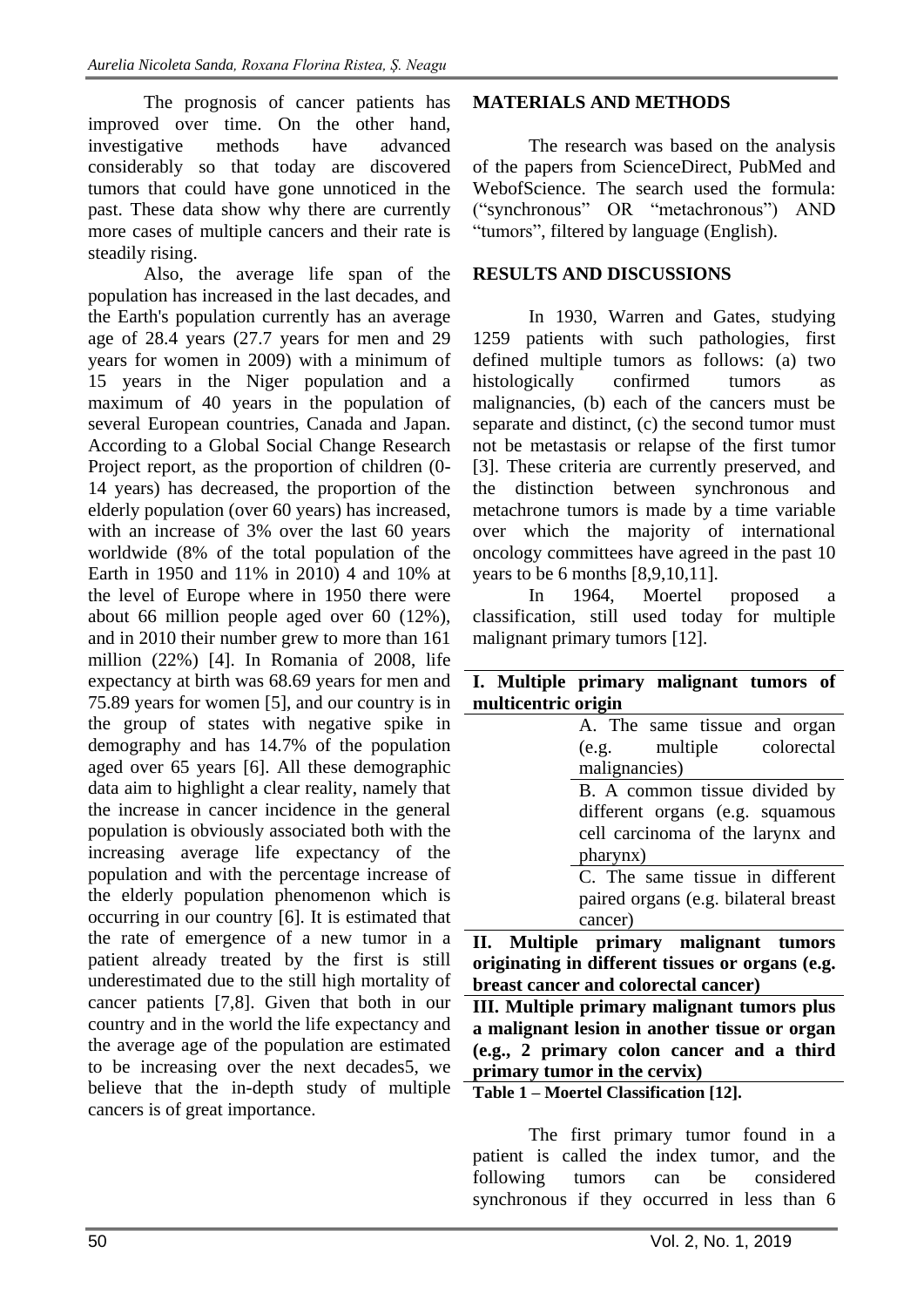months and metachronous if they occurred in more than 6 months [8,9,10,11]. Also, for the tumors of group IA, a variable of 4 centimeters was imposed [13]. Thus multiple tumors of the same tissue / organ (multicenter type A) are considered, tumors that are located at 4 cm or more of the index tumor, are histopathologically confirmed as malignant and are not metastasis or relapses of the first tumor [12].

Among the risk factors for colorectal cancer in general and for multiple tumors, in particular, a number of risk factors have been incriminated, among which: blood group A that appears to be associated with less aggressive tumor histology, age which also significantly influences histological grading, metabolic syndrome, eating habits, smoking, drinking alcohol and coffee [14].

A 23-year study in Poland, completed in 2014, evaluated 862 patients (570 men and 292 women) with gastric cancer. 58 of them (6.7%) developed 62 multiple primary tumors: 39 metachrone (63%) and 23 synchrone (37%) [15]. The authors of this study argue that the most likely cause of a second primary cancers is the environmental factor as the most common malignancy following the gastric index tumor, was colorectal cancer (17 tumors). The second site of multiple primary tumors was in the order of frequency: lung (9 tumors), breast (8 tumors) and prostate (7 tumors). Thus, in a country where colorectal cancer, ranked fourth or fifth in the general population [5], is ranked first in patients with gastric index tumor. Esophageal cancer is not among the first places of multiple cancers after the gastric index tumor [15], which draws attention to the average factor and dietary habits that can affect the gastrointestinal tract.

Another important element highlighted by this study is the blood group of patients who develop a second primary malignant tumor after gastric cancer, thus recording a statistically significant difference in patients with blood group 0 [14,15]. Another statistically significant difference was the age of the patients. This study proves that they are more exposed to developing multiple malignant tumors, patients whose gastric index tumor appeared at a higher age [15]. In addition, patients diagnosed with synchronous tumors were older in age than those diagnosed with metachronous tumors [14,15].

Another large-scale malignant tumor study was published in 2012 and was conducted over a period of 20 years (1985-2004) in Osaka, Japan. The study starts from the premise that in Japan the risk of cancer is 50% for men and 40% for women, and at least half of these patients will live for at least 5 years after the first cancer, and in this case cancer survivors are at risk of making a second primary cancer. Unlike other studies, it changed the time variable so that they considered multiple malignancies only tumors that occurred after 3 months and less than 10 years of the index tumor; also, the index tumor did not have a specified location, it could belong to any system or organ. Multiple malignant tumors defined as such occurred in 13,385 patients of 355,966 cancer survivors, which is 3.8% in the first 10 years. The risk of developing a new primary tumor was much higher in the 60-69 age group - 13% (16.2% for males and 8.6% for females). The authors highlight the twice bigger proportion of multiple cancers over the past 20 years, observation which is based on another study on the same subject conducted by the same team between 1966 and 1986. A possible explanation for this may be the accumulation of risk factors, but a significant improvement in diagnostic measures should not be omitted.

A great value in this study is the individualization of index and successive cancers according to localization. Thus, the most common 3 localization of malignant index tumors were in the pharynx, esophagus and stomach. Successive malignant tumors were found in this study according to the following table [16].

| <b>Pharynx</b>   | 1.                     | Esophagus       |
|------------------|------------------------|-----------------|
|                  | 2.                     | Larynx          |
|                  | 3.                     | Lung            |
| <b>Esophagus</b> | 1.                     | Pharynx         |
|                  | 2.                     | Larynx          |
|                  | $\mathcal{R}_{\alpha}$ | Pancreas<br>and |
|                  |                        | urinary system  |
| <b>Stomach</b>   | 1.                     | Thyroid         |
|                  | 2.                     | Esophagus       |
|                  | 3.                     | Pharynx         |

**Table 2 – Localization of successive different tumors [16].**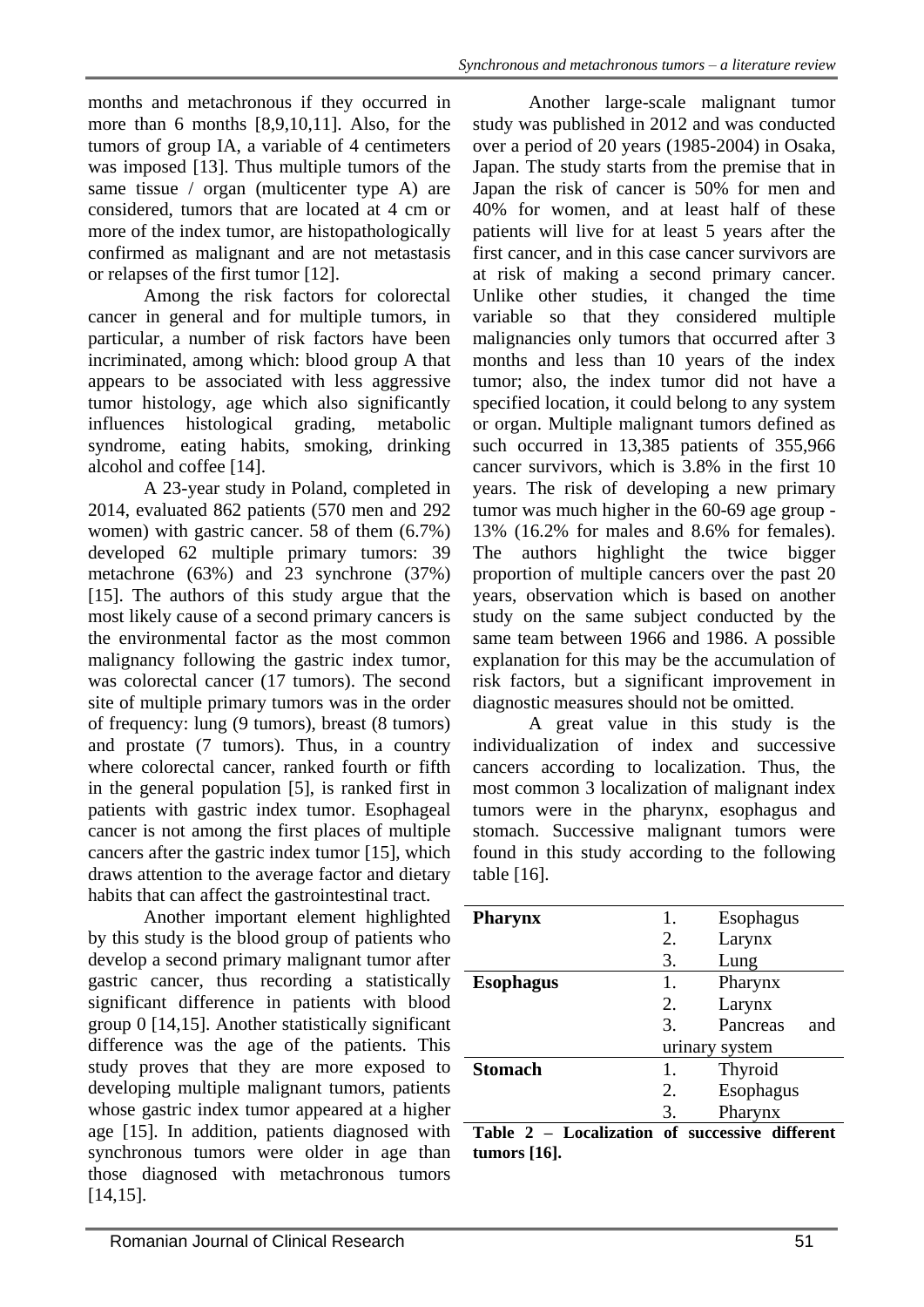The most important association between index and successive tumor localizations was for the breast, uterus and ovary, especially when it comes to breast tumor index. Equally, localizations in the pharynx, esophagus and larynx have a high association and statistically evident association. Additionally, thyroid malignancies appear to occur with high frequency as successive tumors, but not as index tumors [16].

The third study was also conducted in Japan using Nagasaki prefecture cancer registry data; it was published in 2014 and was conducted over a period of 23 years (1985- 2007), involving 174,477 patients with an index tumor, of which 14,167 (8.1%) were diagnosed with a primary successive malignancy. This study clearly shows that the risk of being diagnosed with a malignant tumor is significantly higher in patients previously diagnosed with cancer than in the general population and raises the issue of the need to standardize the oncological follow-up of these patients [17]. The authors considered that for the optimization of follow-up the most important is to determine a certain association of the localization of cancers in order to focus on targeted investigations for certain systems and organs. Therefore, for the initial pharyngeal or oral cavity cancer, the second most frequent localization was in the esophagus, while for the location of the tumor in the esophagus, the most frequent localization of the second primary malignant tumor was in the stomach, and gastric index tumors are most frequently followed by colorectal malignant tumors.

In this study, successive tumors occurred frequently in the first year of tumor diagnosis, decreased as frequency in the second year after first diagnosis, followed by a steady increase in the frequency in the next 10 years after diagnosis, when their number was high again. There was a significant decrease in the occurrence of successive tumors 20 years after the diagnosis of the tumor [17].

It has also been investigated the involvement of certain risk factors concentrated on geographical areas and cultural regions. Comparing this study with another one conducted in Australia between 1997 and 2001, in which successive tumors do not affect the esophagus and ovary to the same extent, being

more common in the head and neck [18], it was concluded that genetic factors, smoking and alcohol consumption are certain determinants of the localization of multiple malignant tumor [17]. Another explanation of the differences between studies may be the time and methods of tracking patients with different index tumors.

In 2015, Takahiro Tabuchi and colleagues, published in the International Journal of Cancer, a study of risk factors that predispose to the occurrence of a successive malignant tumor, primarily considering smoking and drinking alcohol. They compared 27,762 patients with a malignant tumor diagnosed between 1985 and 2007. The risk of developing a second primary cancer is, according to this study, of 43-108% of patients with occasional tobacco / alcohol consuming, 51-126% of those who drink / smoke currently and 167-299% of patients with high consumption of alcoholic beverages / tobacco [16,20]. Of the total survivors of a first cancer, 27% said they did not ever drink or smoke and 44.9% said they were drinking or smoking occasionally [20]. During monitoring, 6.4% of patients were diagnosed with a second primary malignancy, 0.4% with the third and 0.04% with the fourth [20].

The risks of drinking alcohol and smoking have been assessed separately. It was found that the successive tumors risk of patients with high alcohol consumption prior to the first diagnosis is significantly higher than those who did not previously drink alcohol [21]. On the contrary, occasional alcohol consumers have no greater risk, whether they have discontinued their consumption or not. Similarly, large smokers have been identified as having a much higher risk and even a smoking dose-related risk has been identified. However, unlike alcohol, smoking even occasionally or at low dose, increases the risk of a successive malignant tumor [20,22].

Reported to the location of successive tumors, the authors found that regardless of the location of the index malignant tumor, in patients without previous ethanol or tobacco use who developed a second primary malignancy, it was at the level of breast [20,23], urinary tract [20,24], thyroid or was of hematological type [20,25] while in smokers and drinkers the risk was higher for the following locations: oral cavity, pharynx, esophagus, stomach, colon and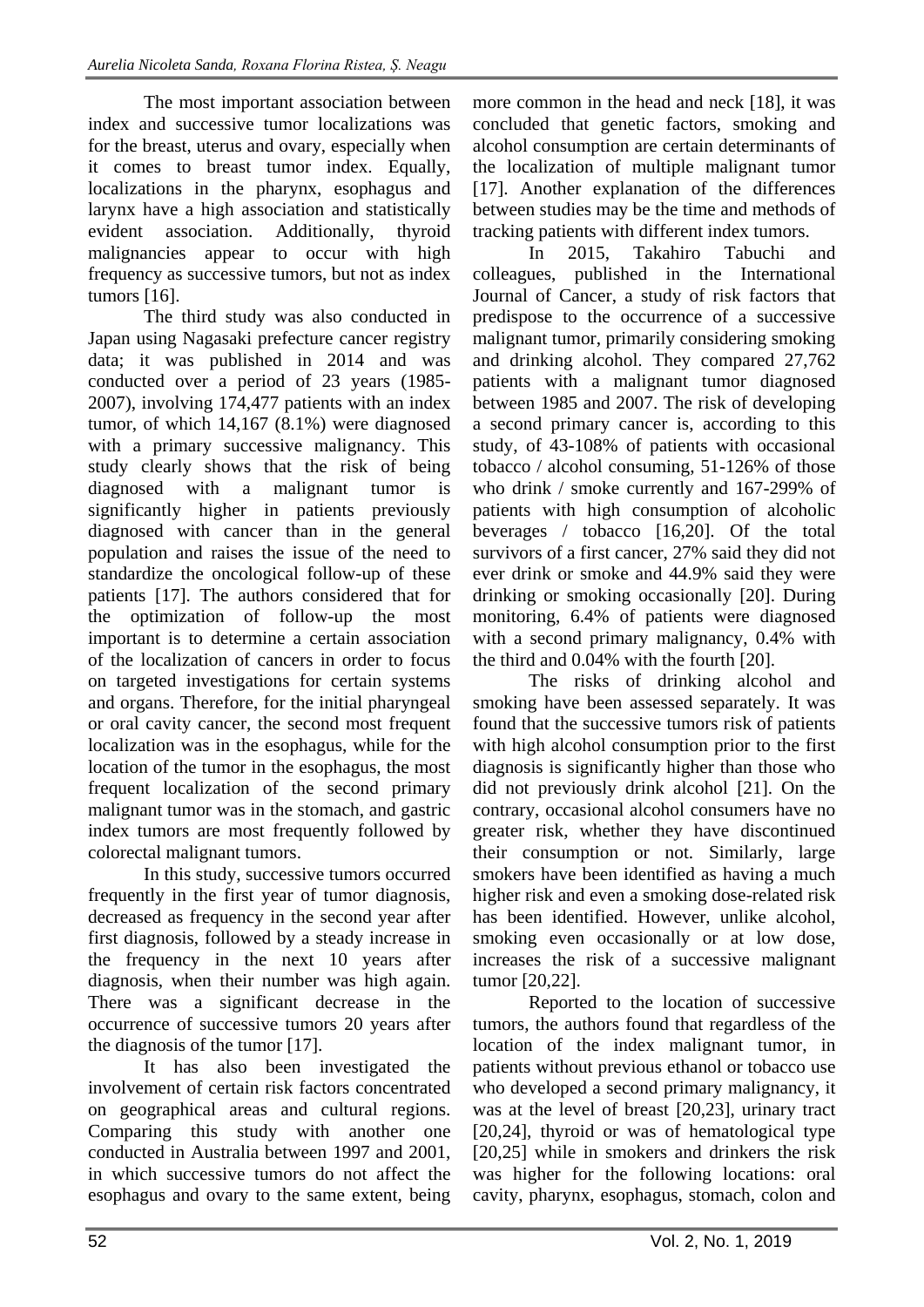rectum, liver, larynx, lung, prostate and urinary tract [25]. Casual alcohol or tobacco consumers had statistically significantly higher risk for successive malignant tumors of the esophagus and lung while patients with average alcohol / tobacco consumption had a higher risk of successive tumors in the esophagus, the stomach or the lung. The risk of high-smoking or alcohol-consuming patients of developing a new malignant primary tumor involved in particular the oral cavity and pharynx, and less the esophagus, stomach and lung.

An interesting aspect of this study is that patients with occasional alcohol or tobacco consumption have shown a lower risk than patients who have never consumed alcohol or tobacco. However, the authors do not recommend that these substances be consumed in moderate amounts after the first diagnosis of malignancy, as these two substances are however defined as carcinogens by the International Agency for Research on Cancer. The study concludes that to reduce the risk of developing primary malignant tumors in patients with cancer should: (i) reduce or stop drinking alcohol, (ii) completely stop smoking and (iii) patients with both tobacco and alcohol use should be considered as having a very high risk and should be treated with adequate riskmanagement advice [20].

In a SEER (Surveillance, Epidemiology and End Results) analysis of the 1973-1999 National Cancer Institute of the United States of America conducted on over 2.7 million cases of cancer, 10% of them were diagnosed with a successive primary malignant tumor, and 2-12% of those who already had 2 primary tumors tend to develop a third primary malignant tumor [26]. The risk factors inherited in this analysis are (a) the index tumor itself, (b) the location of the first tumor - a higher preponderance of successive tumors has been revealed when the index tumor is located at the head and neck, (c) persistent carcinogenic factors after the treatment of the first tumor, (d) genetic predisposition, (e) oncological therapy whether it is radiotherapy, chemotherapy or genetic manipulation, and (f) immunosuppression [16,26].

## **CONCLUSIONS**

All of these studies raise multiple questions but also establish the need for a continuous study of multiple cancers, as by dissecting them we will get to deepen the origin and the way of development of malignant neoplasms, the full understanding of cancer being the only way by which the targeted treatment, and prophylaxis of the population at risk, should lead in the near future to the eradication of most of the malignant tumors. The association of certain cancers, localizations and risk factors are important elements that can be studied in detail in patients known to already have an important risk factor, namely malignant tumor index.

# **REFERENCES**

[1] Facts and Figures 2018, cancer.org/statistics and Cancer Statistics 2018, cancerjournal.com

[2] Kazi RA. , Peter RE. Christian Albert Theodor Bilroth: Master of surgery, Journal of postgraduate Medicine 2004, Vol. 50, PG 82-83

[3] Warren S., Gates O. Multiple malignant tumors: a survey of the literature and statistical study Am J Cancer 1932; Vol. 16: pg 1358-1414

[4] Shakman, gene, Xun Wang and Ya-Lin Liu 2012. Brief Review of world demographic trendstrends in age distribution. The Global social Change Research Project. Available at http://gsociology.icaap.org/report/demsumAging.ht ml

[5] World Health Organization "Life expectancy" http://apps.who.int/gho/data/node.main.688

[6] Institutul National de Statistica Bucuresti, Recensamantul populatiei locuintelor 2011 – Bucuresti, Iulie 2013

[7] Neugut AI, Robinson E. Multiple primary neoplasms. Cancer J 1992; vol 5; pg 245-248.

[8] Luciani A. , Ascione G. , Marussi D. , Caldiera S. , Bozzoni S. , Codeca C. , Zonato S. Ferrari D. , Foa P. Clinical analysis of multiple primary malignancies in the eldery. Med. Oncol 2009; vol 26; pg 27-31

[9] Frodin JE, Ericsson J., Barlow L. Multiple primary malignant tumors in national cancer registry - reliability of reporting. Acta Oncol.1997; Vol 36; pg 465-469.

[10] Cunliffe WJ, Hasienton PS, Tweddie DE, Schofield PF. Incidence of synchronous and metachronous colorectal carcinoma. Br J Surg 1984; Vol 71, pg 941-943